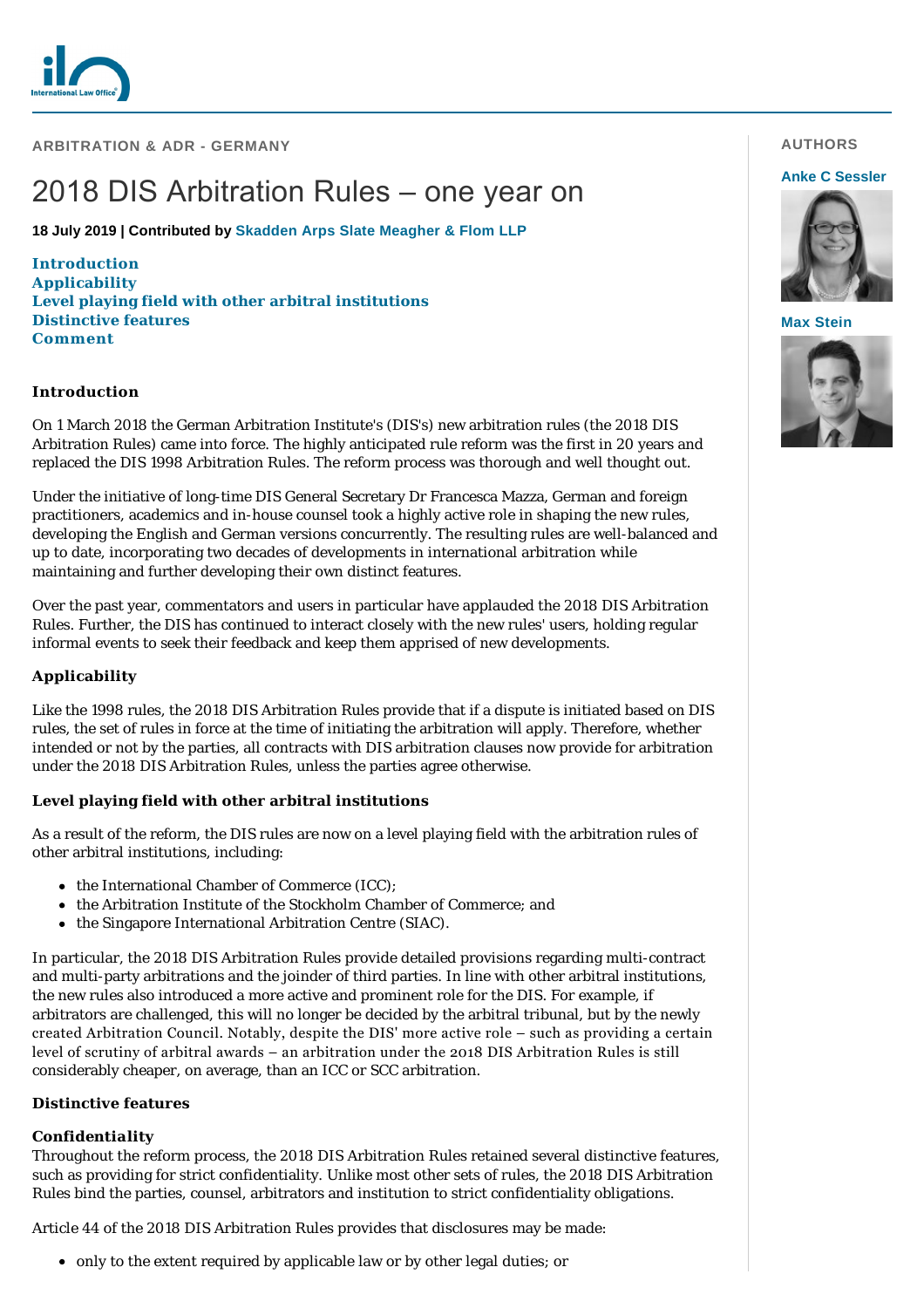for purposes of recognising and enforcing or annulling an arbitral award.

Any party with a particular interest in confidentiality can use the 2018 DIS Arbitration Rules without compromising on the modern features of arbitration rules.

# *Increased efficiency*

Like the 1998 rules, the 2018 DIS Arbitration Rules provide for efficient proceedings. Under applicable civil law, the 1998 rules requested that the arbitral tribunal seek to encourage an amicable settlement of the dispute or of individual issues in the dispute at every stage of the proceedings. The reform has bolstered that pro-settlement approach and introduced many other features intended to increase efficiency. In particular, the time limits for appointing an arbitrator and for submitting a response to the request for arbitration were shortened.

The 2018 DIS Arbitration Rules also include specific directions for the case management conference and an annex listing further measures to increase efficiency, such as:

- limiting the length or number of written submissions, any written factual witness statements and any expert reports provided by the parties;
- dividing the proceedings into multiple phases;
- regulating whether the production of documents can be requested from a party that does not bear the burden of proof, as well as possibly limiting document production requests generally; and
- providing the parties with a preliminary non-binding assessment of factual or legal issues in the arbitration, provided all of the parties consent thereto.

These features respond to market concerns about a lack of efficiency in arbitration which concerns have also led to the Rules on the Efficient Conduct of Proceedings in International Arbitration (the Prague Rules) being published in December 2018. Comparing the Prague Rules and the 2018 DIS Arbitration Rules, it is obvious that the latter addresses the major concerns voiced by the former. Parties toying with the idea of agreeing on the Prague Rules may conclude that they will not need them if they agree to apply the 2018 DIS Arbitration Rules instead.

# *Multi-party arbitration strictly according to parties' will*

While the inclusion of specific rules on multi-party arbitration is no distinctive factor *per se*, but rather a necessary element of modern arbitration rules, the way the DIS has structured these rules is noteworthy. In contrast to other sets of rules, the admissibility of joinder, multi-party and multicontract arbitrations depends solely on the will of the parties. Where the existence of such a common will to arbitrate is in dispute, the arbitral tribunal – not the DIS – will decide. In doing so, the arbitral tribunal must determine the parties' will without considering arguments such as efficiency or expeditiousness. The DIS will make a decision in such cases only where:

- a multi-contract arbitration has been initiated;
- an arbitral tribunal is not yet in place; and
- the DIS considers that an incompatibility of the arbitration agreements with respect to their provisions on the constitution of an arbitral tribunal prevents the constitution of an arbitral tribunal.

#### *No emergency arbitrator*

A final distinctive factor is the lack of provisions for an emergency arbitrator. Even though emergency arbitrators have become commonplace in the rules under most arbitral institutions, the DIS and the many practitioners, academics and in-house counsel involved in the process of drafting the 2018 DIS Arbitration Rules made the conscious decision not to introduce emergency arbitrator provisions. This may be seen as a (justified) sign of trust in the German judiciary, as injunctive relief will always be available from state courts.

#### <span id="page-1-0"></span>**Comment**

The 2018 DIS Arbitration Rules are a good choice in almost every potential setting. The new rules offer competitive fees for arbitrators and institutions and provide a modern and efficient arbitration framework that preserves and expands on the distinctive features of the previous DIS rules. These unique factors are particularly appealing to in-house counsel.

*For further information on this topic please contact [Anke C Sessler](https://www.internationallawoffice.com/gesr.ashx?l=8GG3NZU) or [Max Stein](https://www.internationallawoffice.com/gesr.ashx?l=8GG3P00) at Skadden Arps Slate Meagher & Flom LLP by telephone ( +49 69 742 200) or email ([anke.sessler@skadden.com](mailto:anke.sessler@skadden.com) or [max.stein@skadden.com\)](mailto:max.stein@skadden.com). The Skadden Arps Slate Meagher & Flom LLP website can be accessed at [www.skadden.com](https://www.internationallawoffice.com/gesr.ashx?l=8GG3P06).*